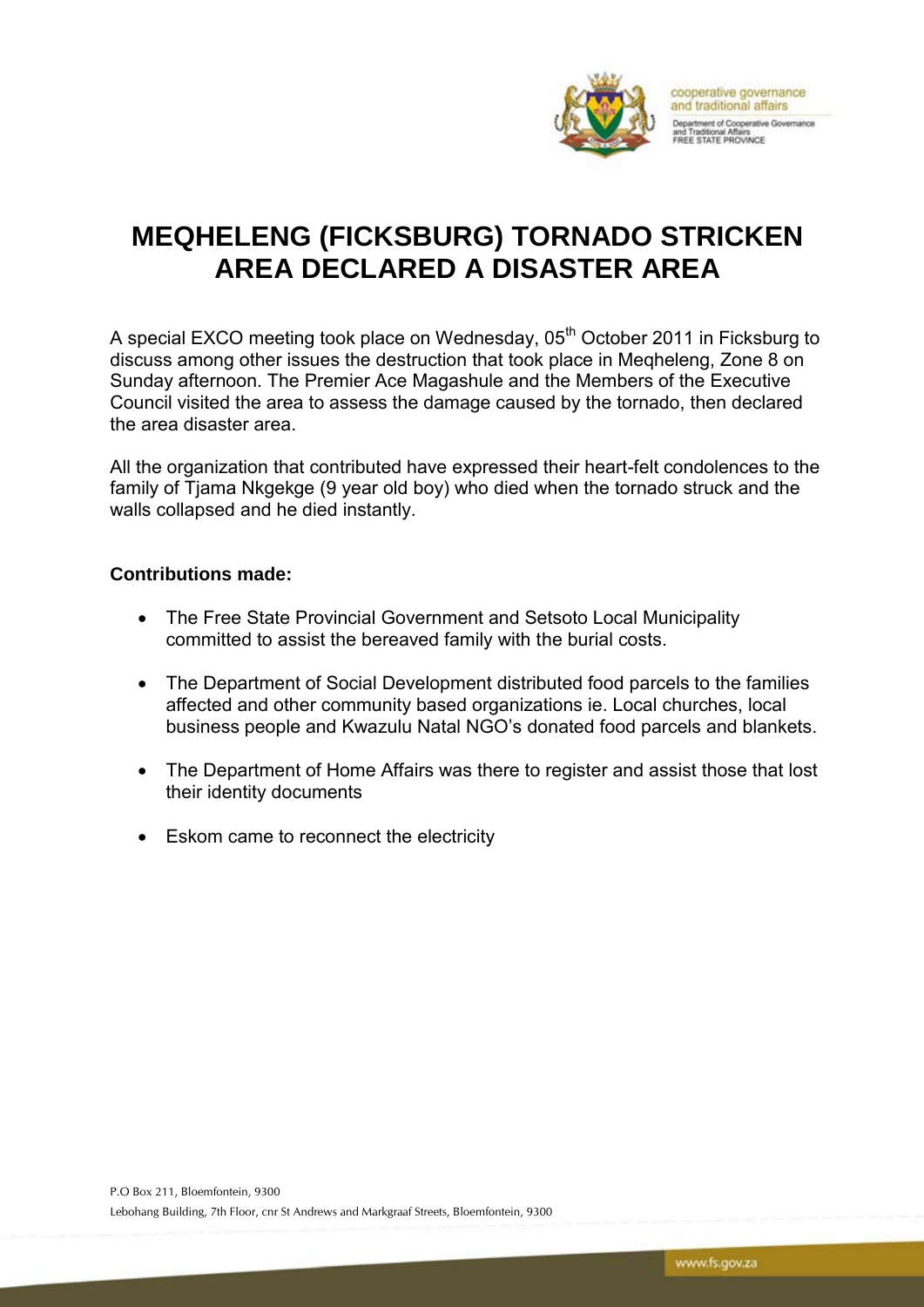

cooperative governance<br>and traditional affairs

**Department of Cooperative Governance**<br>and Traditional Affairs<br>FREE STATE PROVINCE



*mother of the 9 year old boy who died during the tornado that struck Meqheleng (Ficksburg)*



*One of the affected community member who also received food* 



*The KZN NGO giving food parcels to the Nkgekge family*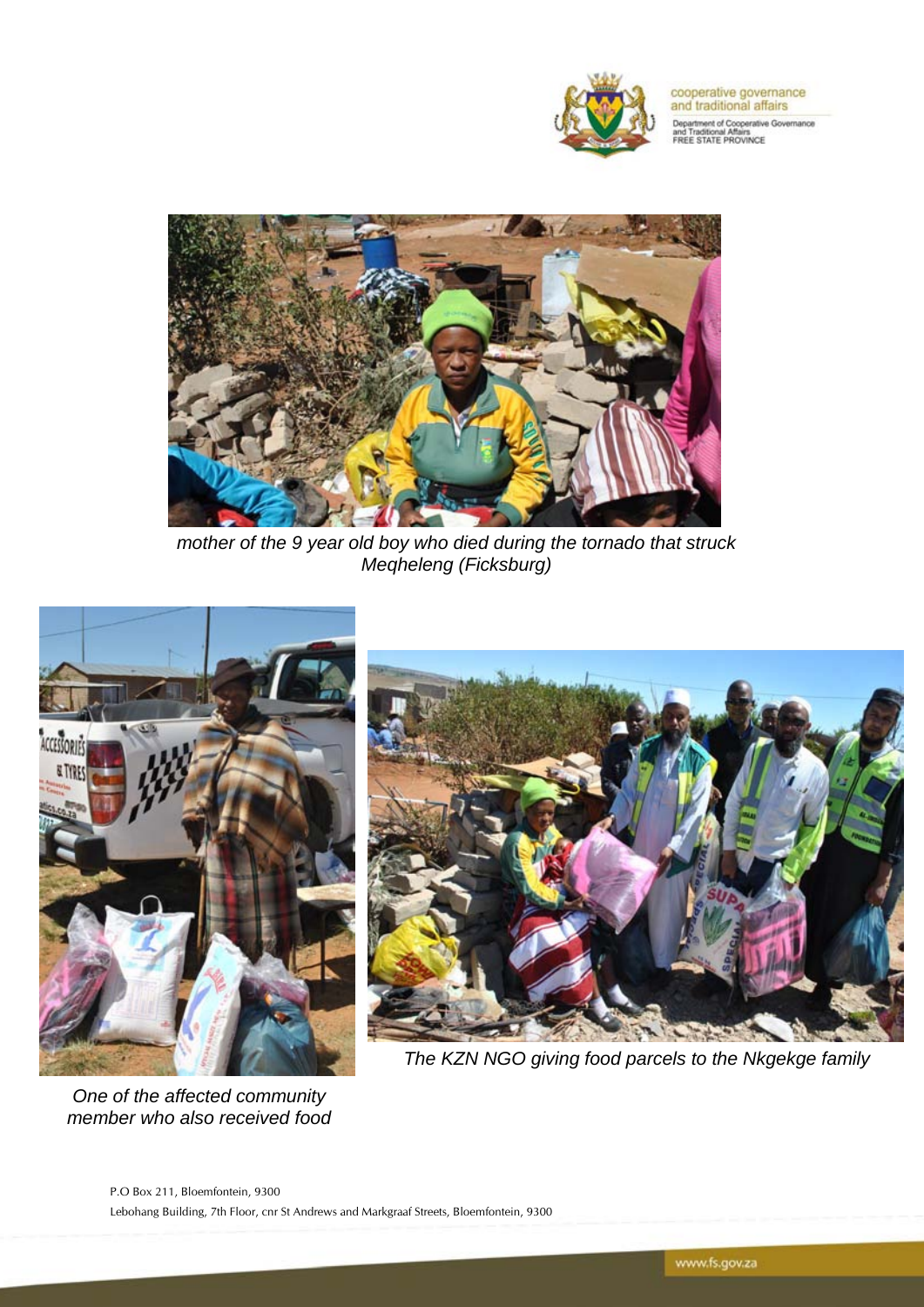

cooperative governance<br>and traditional affairs

**Department of Cooperative Governance**<br>and Traditional Affairs<br>FREE STATE PROVINCE



*Department of Home Affairs registering people who lost their document during the tornado*



*Eskom reinstalling electric cables destroyed during the tornado*

P.O Box 211, Bloemfontein, 9300 Lebohang Building, 7th Floor, cnr St Andrews and Markgraaf Streets, Bloemfontein, 9300